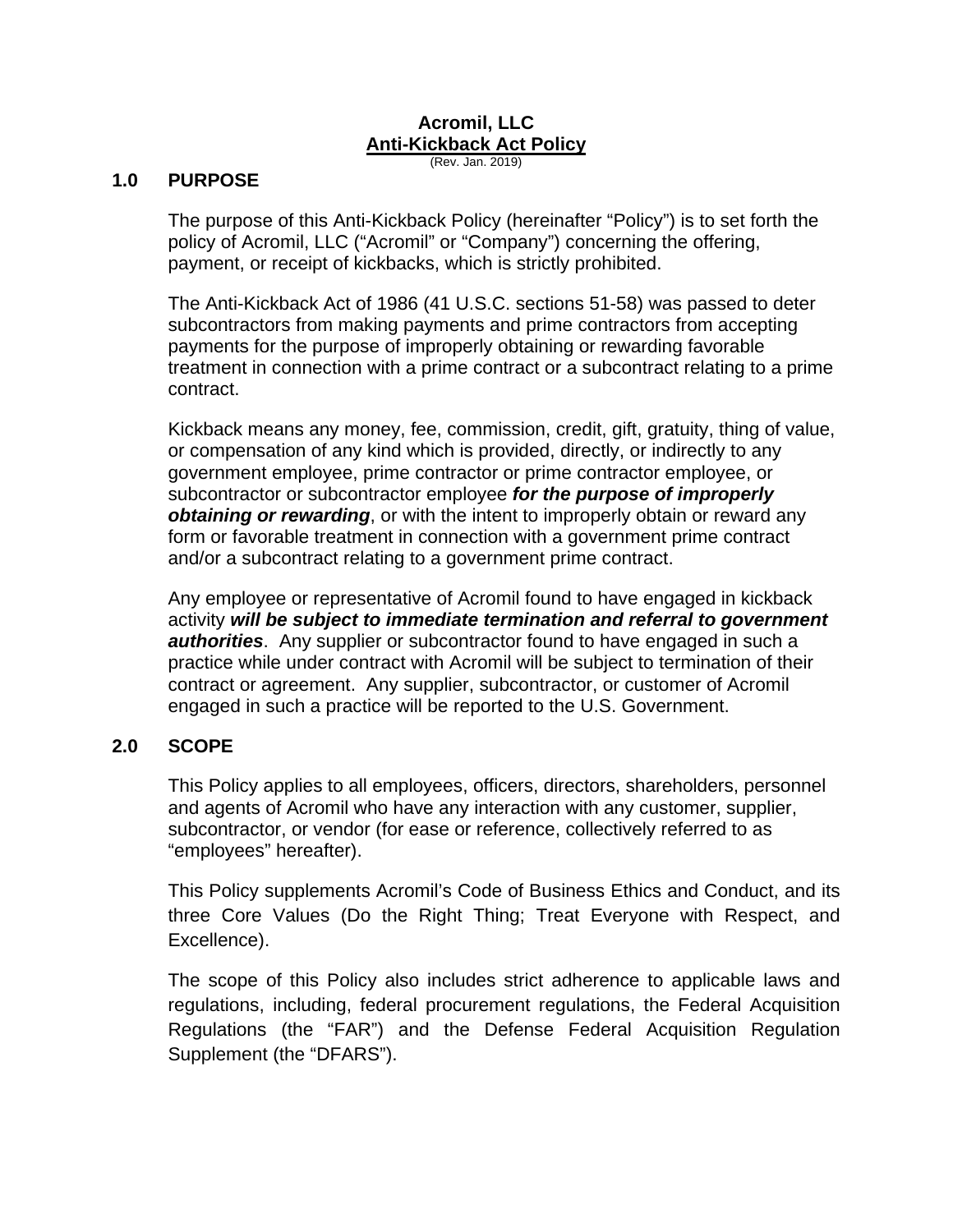Obeying the law, both in letter and in spirit, is the foundation on which this Company's Code of Ethics and Core Values are derived.

### **3.0 RESPONSIBILITIES**

- 3.1 All employees are responsible for ensuring that this Policy is adhered to, without exception.
- 3.2 Employees are responsible for reporting all actual or suspected violations of the law or this Policy to appropriate Acromil personnel, such as a supervisor or other personnel not involved in the matter including, without limitation, supervisors, department managers, Human Resources, the President, Acromil's Ethics & Compliance Officer (Marty Bell, 714 318 8850) and Acromil's Deputy Ethics & Comliance Officer (Jon Konheim). Additionally, Acromil's Ethics Helpline ("Helpline") is available.
- 3.3 Access to the Acromil Helpline may be accomplished in several ways:
	- 3.3.1 By Phone at 844-420-0044 (English), 800-216-1288 (Spanish), 844-301-0005 (then press 08) (Vietnamese), or
	- 3.3.2 On-line via the internet at: www.lighthouse-services.com/Acromil; or
	- 3.3.3 By email at reports@lighthouse-services.com (must incude reference to "Acromil"); or
	- 3.3.4 By FAX at (215) 689-3885 (must include reference to "Acromil").

# **4.0 INVESTIGATIONS**

- 4.1 In the event an employee makes a report, the Ethics & Compliance Officer ("ECO"), the Deputy ECO, and the President will receive copies of the report. Pursuant to the Acromil Investigations Policy, the ECO, the Deputy ECO or their designee will investigate the matter including, where appropriate, interviewing employees, reviewing relevant correspondence and documents, and reporting to management, which may include making a disclosure to applicable U.S. Government authorities.
- 4.2 All reports will be promptly investigated. Any data or information collected in the course of any report you make (or necessary follow-up) will be used at all times in accordance with applicable laws. The Company will treat the information and data collected in a confidential manner to the extent reasonable or permissible by company policy and applicable laws and regulations, and proportionate in relation to the specific purpose for which such data is collected or further processed.
- 4.3 As a condition of employment, all Employees are expected to cooperate in any investigations of possible violations. Reprisal, threats, retribution or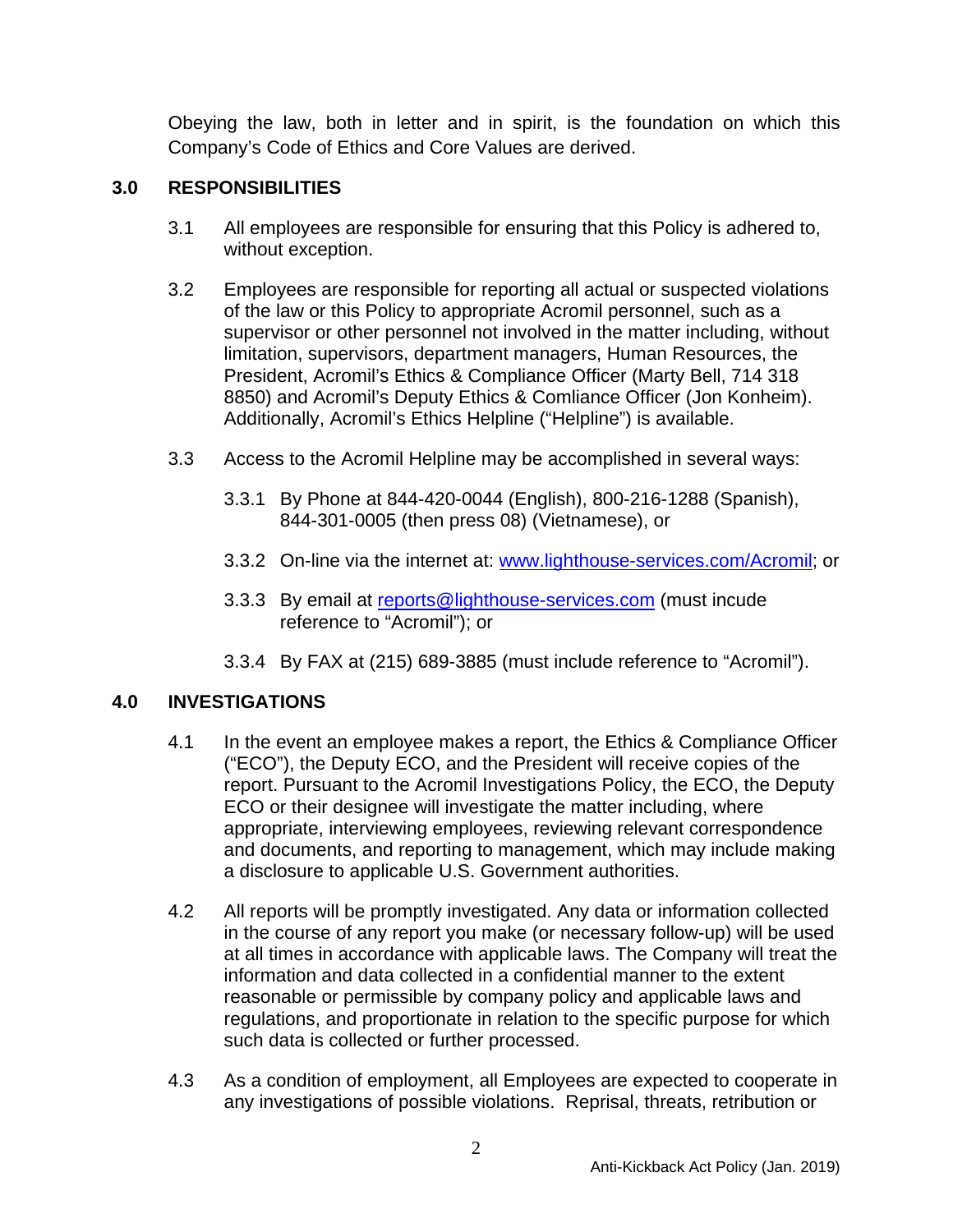retaliation against any person who has in good faith reported a violation or a suspected violation of this Code, or against any person who is assisting in any investigation or process with respect to such a violation, is prohibited. Violations of this Code by Company employees will lead to disciplinary action up to and including termination, consistent with applicable law.

4.4 All managers and supervisor shall implement this Policy and ensure that all employees receive periodic training as directed by the President.

#### **5.0 PROCEDURES DESIGNED TO PREVENT AND DETECT KICKBACKS**

All Acromil employees are prohibited from: (i) providing, soliciting or accepting Kickbacks; (ii) offering to provide, solicit or accept Kickbacks; and (iii) attempting to offer, provide or accept Kickbacks. Acromil management personnel, especially personnel associated with the procurement, contracting, and purchasing, functions, shall ensure that employees under their control are trained and operating procedures are in place to prevent situations which could lead to Kickbacks.

Kickback prevention procedures include the following procedures, which the President shall oversee and ensure occur:

- 5.1.1 Human Resources shall ensure that all Acromil personnel have received a copy of the policy and signed the Acknowledgment form agreeing to comply.
- 5.1.2 Human Resources shall ensure that, annually, each employee is required to review and sign the Annual Certification of Compliance.
- 5.1.3 All supplier, subcontractor, and vendor relationships need to approved by the President, in writing, prior to any business being conducted. For any supplier, subcontractor or vendor relationship pre-existing the President's commencement of employment, the President shall during his first year of employment, evaluate each relationship, determine whether the relationship is in the best interests of the company, and decide whether to continue the relationship.
- 5.1.4 Provide all suppliers, vendors, and subcontractors with a copy of this Anti-Kickback policy and require that they date, sign and return the Acknowledgment form (the last page of this Policy) indicating that they reviewed, understand, and will comply and, annually, sign the Annual Certification of Compliance.
- 5.1.5 Prohibit those *outside* of the Purchasing function from source selection, or directing purchases to particular vendors, suppliers, or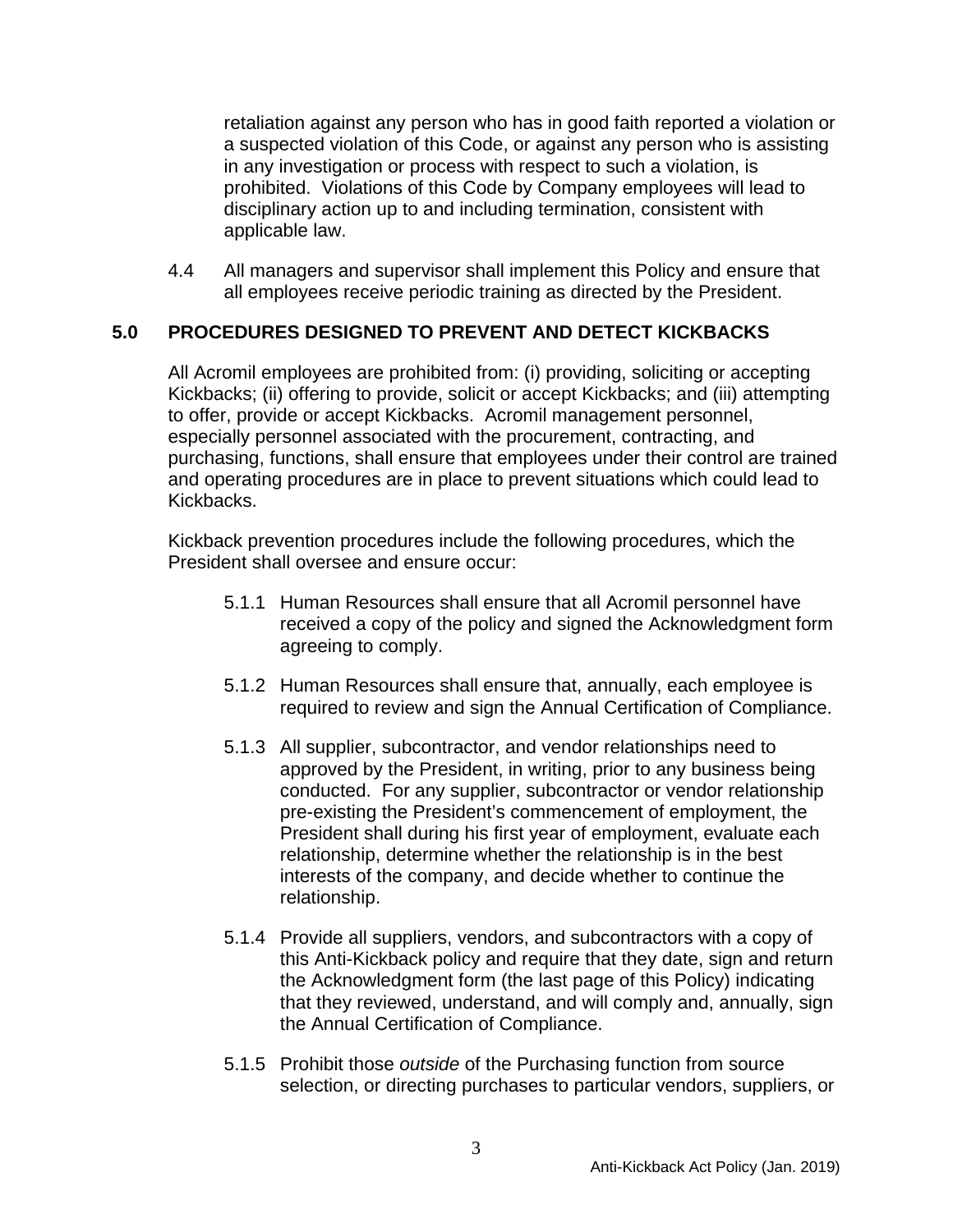subcontractors unless such direction is justified in writing by the President through Acromil's formal purchase requisition process.

- 5.1.6 Requiring those individuals normally involved in the Purchasing function to promptly report (in accordance with Article 3.0 above) any instances where someone has attempted to direct procurement to a particular vendor, supplier, subcontractor unless such direction is justified in writing as set forth above.
- 5.1.7 All expense requests or advances shall be memorialized in writing with appropriate supporting documentation showing the legitimacy of the business expense and approved by the Controller/Chief Financial Officer and, for expenses of \$250 or more, also the President.
- 5.1.8 Accounting for all revenue into the company, including cash, on the Company's books and records.
- 5.1.9 Annual audit of scrap ("chip") sales, or sale of any other asset of the Company, to evaluate the propriety of such relationships and to confirm that all such sales are properly accounted for on the books and records of the Company.
- 5.1.10 Adequate training and awareness of Anti-Kickback laws and this policy must be extended to all employees not less than annually.
- 5.1.11 Acromil 's Accounting Department will conduct periodic internal audits of select procurement files to assess whether this Policy is being followed.
- 5.1.12 Annual audit of all vendor, supplier or subcontractor relationships.

#### **6.0 COMPLIANCE WITH GOVERNING ANTI-KICKBACK ACT REGULATIONS**

- 6.1 In accordance with FAR 3.502 and all subsections, the following applies to all Acromil employees, and includes all subcontractors, vendors, and suppliers and their employees and representatives in connection with any US Government contract or subcontract.
	- 6.1.1 Acromil will ensure that all aspects of the Anti-Kickback Act will be adhered to by all employees as follows:
	- 6.1.2 Flow down the "Anti-Kickback Act provisions of FAR 52.203 -7" in all procurement for subcontracts and purchase orders for Government Contracts.
	- 6.1.3 If Acromil becomes aware of any possible violation of the Anti-Kickback Act, Acromil will ensure that the Government is not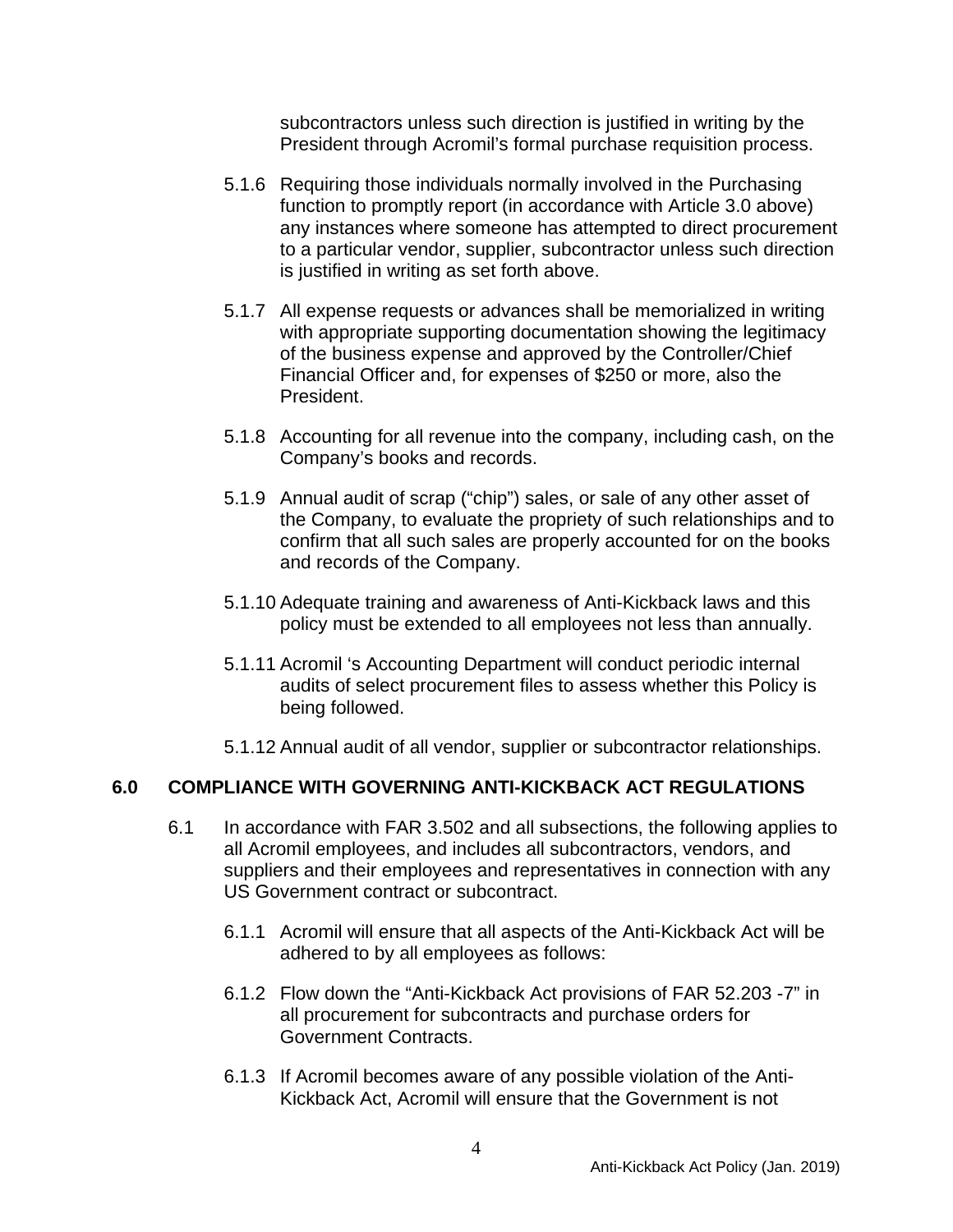directly or indirectly charged for any cost attributable to such violation.

- 6.1.4 When Acromil management has reasonable grounds to believe that a Kickback may have occurred, the Acromil ECO and the Deputy ECO shall be contacted immediately. The ECO and Deputy ECO will promptly investigate all such reports and take such action as applicable Acromil policies, direction received from Company management, laws, and regulations dictate.
- 6.1.5 It is Acromil policy to cooperate fully with any agency of the United States government that investigates any possible violation of the Anti-Kickback Act.
- 6.2 The Anti-Kickback Act:
	- a Prohibits any person from
		- 1. Providing, attempting to provide, or offering to provide any Kickback;
		- 2. Soliciting, accepting, or attempting to accept any Kickback; or
		- 3. Including, directly or indirectly, the amount of any Kickback in the contract price charged by a subcontractor to Acromil or a higher tier subcontractor or in the contract price charged by Acromil to the United States.
	- b Imposes criminal penalties on any person who knowingly and willfully engages in the prohibited conduct addressed in paragraph (a) of this subsection.
	- c Provides for the recovery of civil penalties by the United States from any person who knowingly engages in such prohibited conduct and from any person whose employee, subcontractor, or subcontractor employee provides, accepts, or charges a Kickback.
	- d Provides that
		- 1. The contracting officer may offset the amount of a Kickback against monies owed by the United States to Acromil under the prime contract to which such Kickback relates;
		- 2. The contracting officer may direct Acromil to withhold from any sums owed to a subcontractor under a subcontract of Acromil's the amount of any Kickback which was or may be offset against Acromil under subparagraph (d) (1) of this subsection; and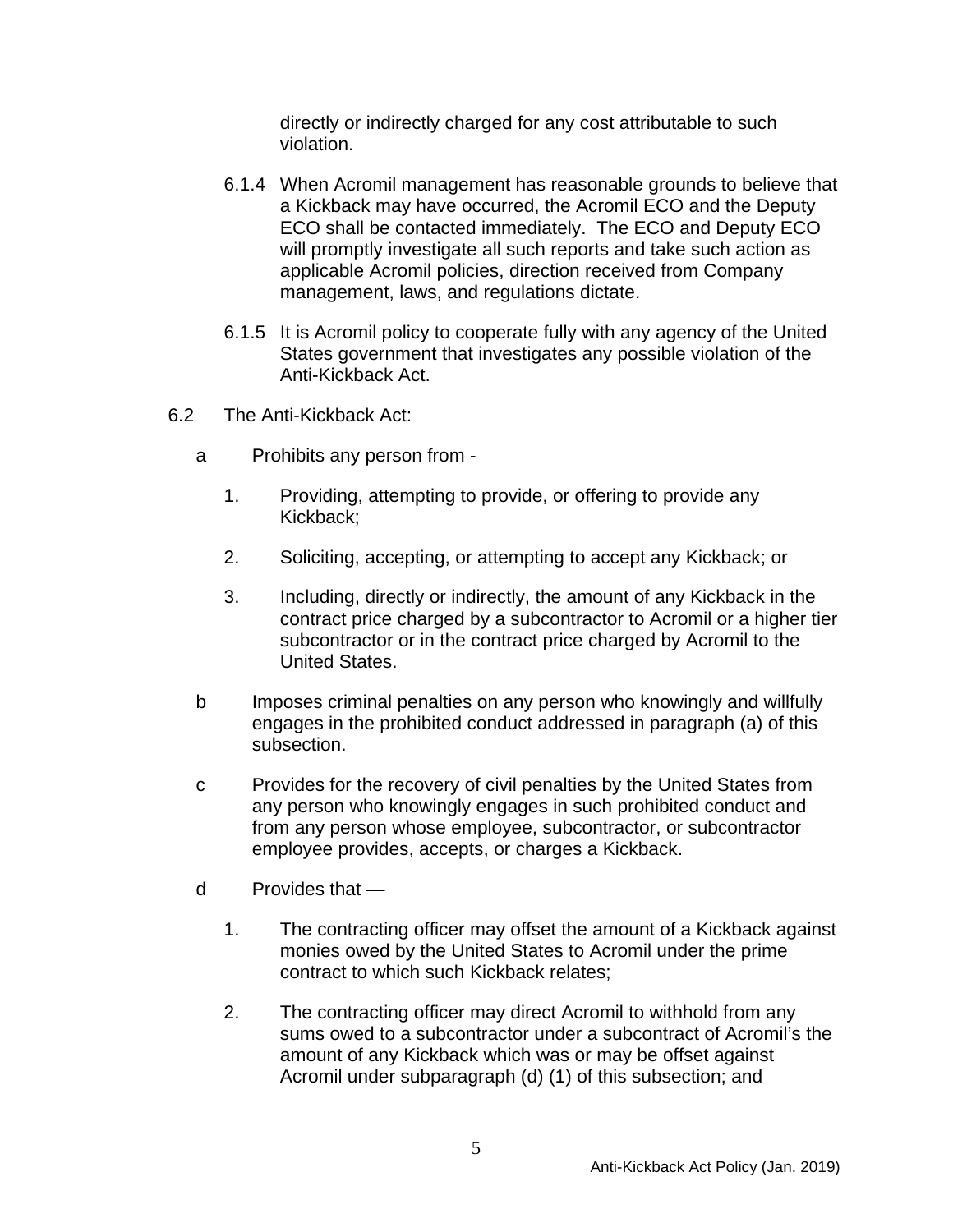- 3. An offset under subparagraph (d) (1) or a direction under subparagraph (d) (2) of this subsection is a claim by the Government for the purposes of the Contract Disputes Act of 1978.
- e Authorizes contracting officers to order that sums withheld under subparagraph (d) (2) of this subsection be paid to the contracting agency, or if the sum has already been offset against Acromil, that it be retained by Acromil.
- f Requires Acromil to notify the contracting officer when the withholding under subparagraph (d) (2) of this subsection has been accomplished unless the amount withheld has been paid to the Government.
- g Requires Acromil or subcontractor to report in writing to the Inspector General of the contracting agency, the head of the contracting agency if the agency does not have an Inspector General or the Department of Justice any possible violation of the Act when Acromil or subcontractor has reasonable grounds to believe such violation may have occurred.
- h Provides that, for the purpose of ascertaining whether there has been a violation of the Act with respect to any prime contract, the Government Accountability Office and the Inspector General of the contracting agency, or a representative of such contracting agency designated by the head of the agency if the agency does not have an Inspector General, shall have access to and may inspect the facilities and audit the books and records, including any electronic data or records, of Acromil. In addition the Government may have access to our subcontractor's similar records in accordance with subcontract and/or purchase orders terms and conditions with Acromil.
- i Obligates Acromil to have in place and follow reasonable procedures designed to prevent and detect violations of the Act in its own operations and direct business relationships (e.g., company ethics rules prohibiting Kickbacks by employees, agents, or subcontractors; education programs for new employees and subcontractors, explaining policies about Kickbacks, related company procedures and the consequences of detection; procurement procedures to minimize the opportunity for Kickbacks; audit procedures designed to detect Kickbacks; periodic surveys of subcontractors to elicit information about Kickbacks; procedures to report Kickbacks to law enforcement officials; annual declarations by employees of gifts or gratuities received from subcontractors; annual employee declarations that they have violated no company ethics rules; personnel practices that document unethical or illegal behavior and make such information available to prospective employers).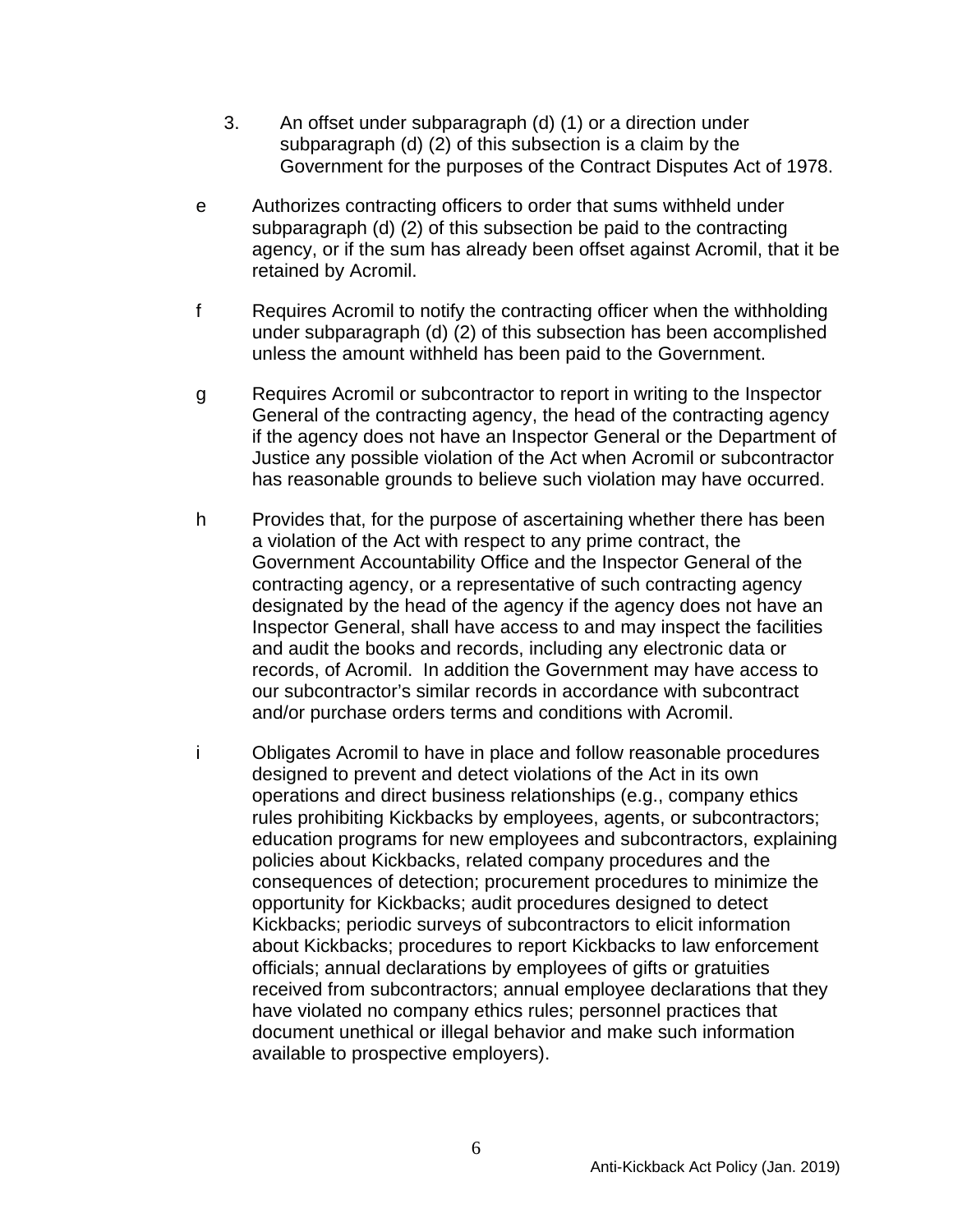j Requires Acromil to cooperate fully with any Federal agency investigating a possible violation of the Act.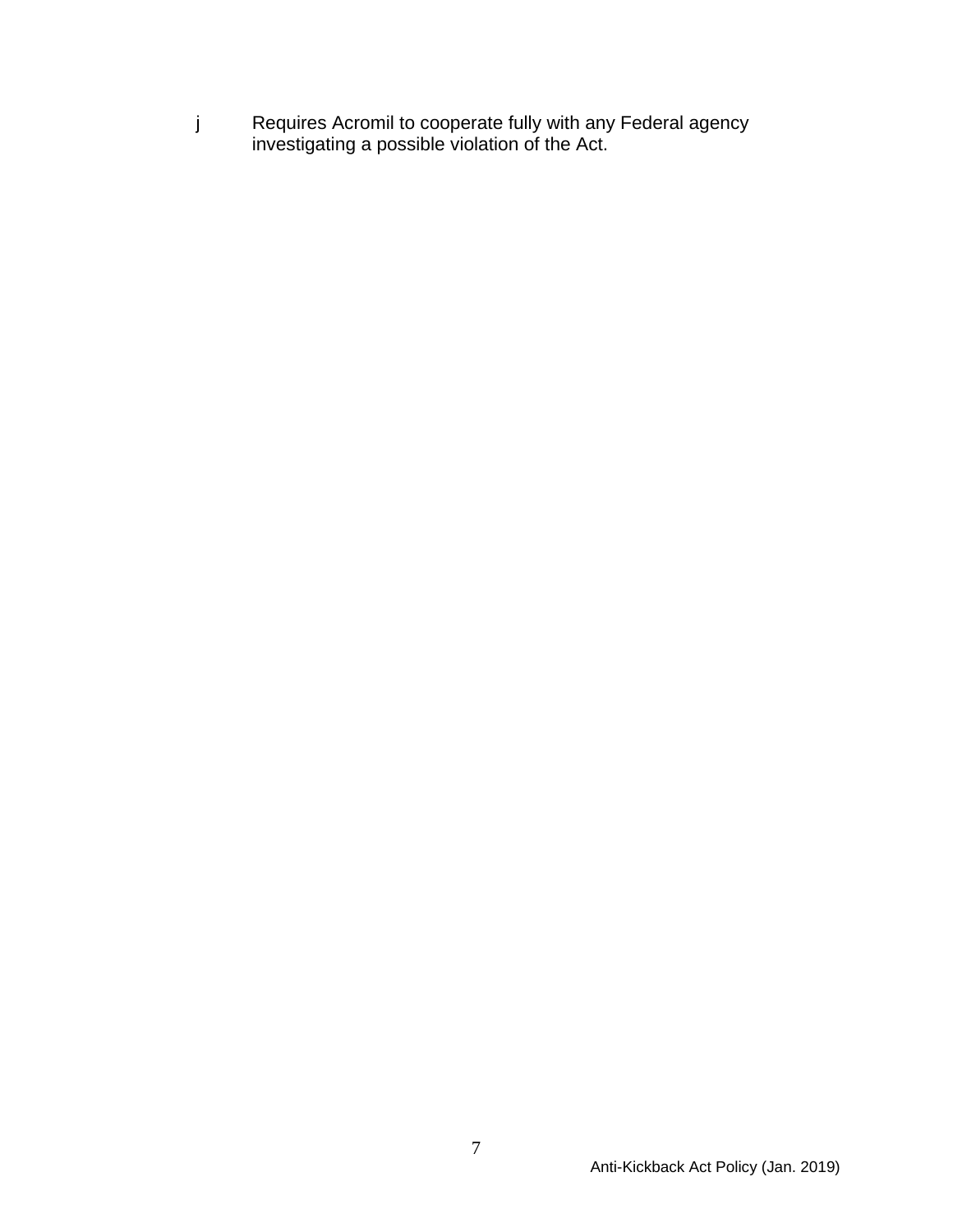# **INITIAL ACKNOWLEDGEMENT OF COMPLIANCE**

I certify that I have received, read and agree to abide by the Acromil Anti-Kickback Act Policy.

Signature: \_\_\_\_\_\_\_\_\_\_\_\_\_\_\_\_\_\_\_\_\_ Printed Name: \_\_\_\_\_\_\_\_\_\_\_\_\_\_\_\_\_\_\_\_ Company (for vendors):